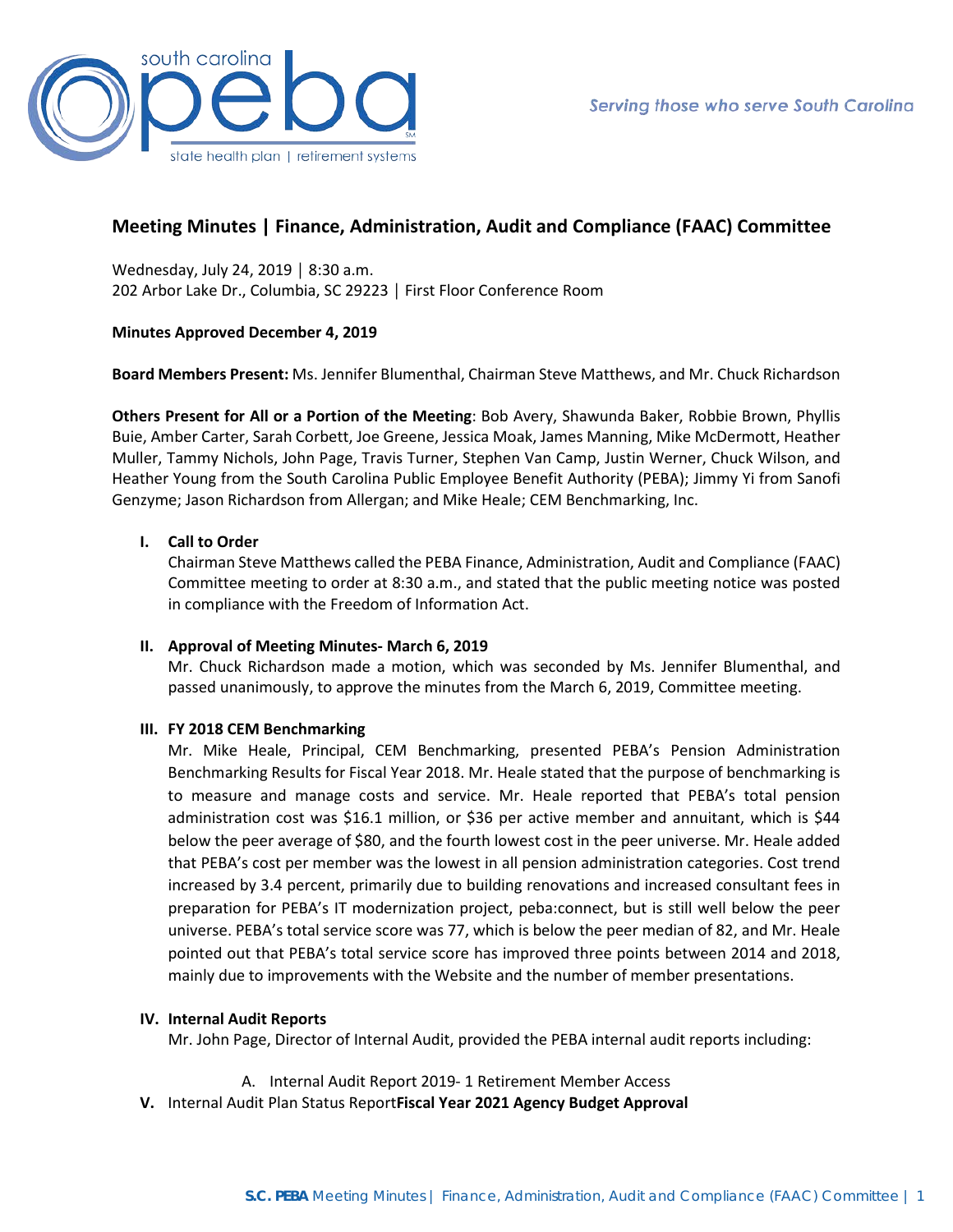Mr. Travis Turner, Chief Financial Officer, presented the annual agency budget report to the Committee, and provided a brief history of PEBA's approved budget authorizations. Mr. Turner reminded the Committee that PEBA's operating budget is funded by the insurance and retirement Trust Funds, not from General Funds, and explained that PEBA's General Fund appropriations are pass through appropriations only, and are not used for PEBA's operating expenses. Mr. Turner added that General Funds for statewide contributions were added in fiscal year 2016, with the termination of the Budget and Control Board. Pass through funds for the South Carolina Retirement System (SCRS) Trust Fund, and the Police Officer Retirement System (PORS) Trust Fund, equal to one percent of the employer contribution increase were added as recurring funds in fiscal year 2018. Pass through funds for the Judges and Solicitors Retirement System (JSRS) Trust Fund equal to \$2.9 million were added as recurring funds in fiscal year 2020 to provide additional stabilization to the JSRS plan.

Mr. Turner advised that approved authorization for fiscal year 2013 and fiscal year 2014 totaled \$31,330,091. An additional \$700,000 was added in fiscal year 2015, for the fiduciary audit, and remained as part of the approved authorizations for fiscal year 2016 through fiscal year 2020. Mr. Turner reported that PEBA's fiscal year 2021 total authorized budget request is \$42,030,091, which includes an additional budget authorization of \$10 million of reoccurring funds for PEBA's IT modernization project, peba:connect. This additional budget authorization was approved in fiscal years 2018, 2019, and 2020.

Ms. Blumenthal made a motion, which was seconded by Mr. Richardson, and passed unanimously, to approve the fiscal year 2021 PEBA agency budget as requested, and submit to the full Board for approval.

## **VI. Governance Documents Review**

 Mr. Stephen Van Camp, General Counsel, advised that the PEBA Board of Directors Bylaws require a review of the bylaws every three years, and the FAAC Committee must review the Board's governance documents periodically, but no less than every three years, to determine compliance with the documents, and to determine whether any changes to the governing documents are required. It was noted that this review will not include committee charters, which are scheduled for separate review in 2020. The governance documents reviewed included:

- PEBA Board Bylaws
- PEBA Board Ethics and Conflicts-of-Interest Policy
- PEBA Board Continuing Education Policy
- PEBA Board Travel Policy
- PEBA Board Conference Event Attendance Policy
- PEBA Executive Director Emergency Succession Plan
- Resolution Reserving Certain Powers to the PEBA Board and Delegating Powers to the Executive Director

Staff and the Committee reviewed all governance documents listed above, and determined that no action was needed at this time except for updating the Resolution Reserving Certain Powers to the PEBA Board and Delegating Powers to the Executive Director. Mr. Van Camp stated that the current